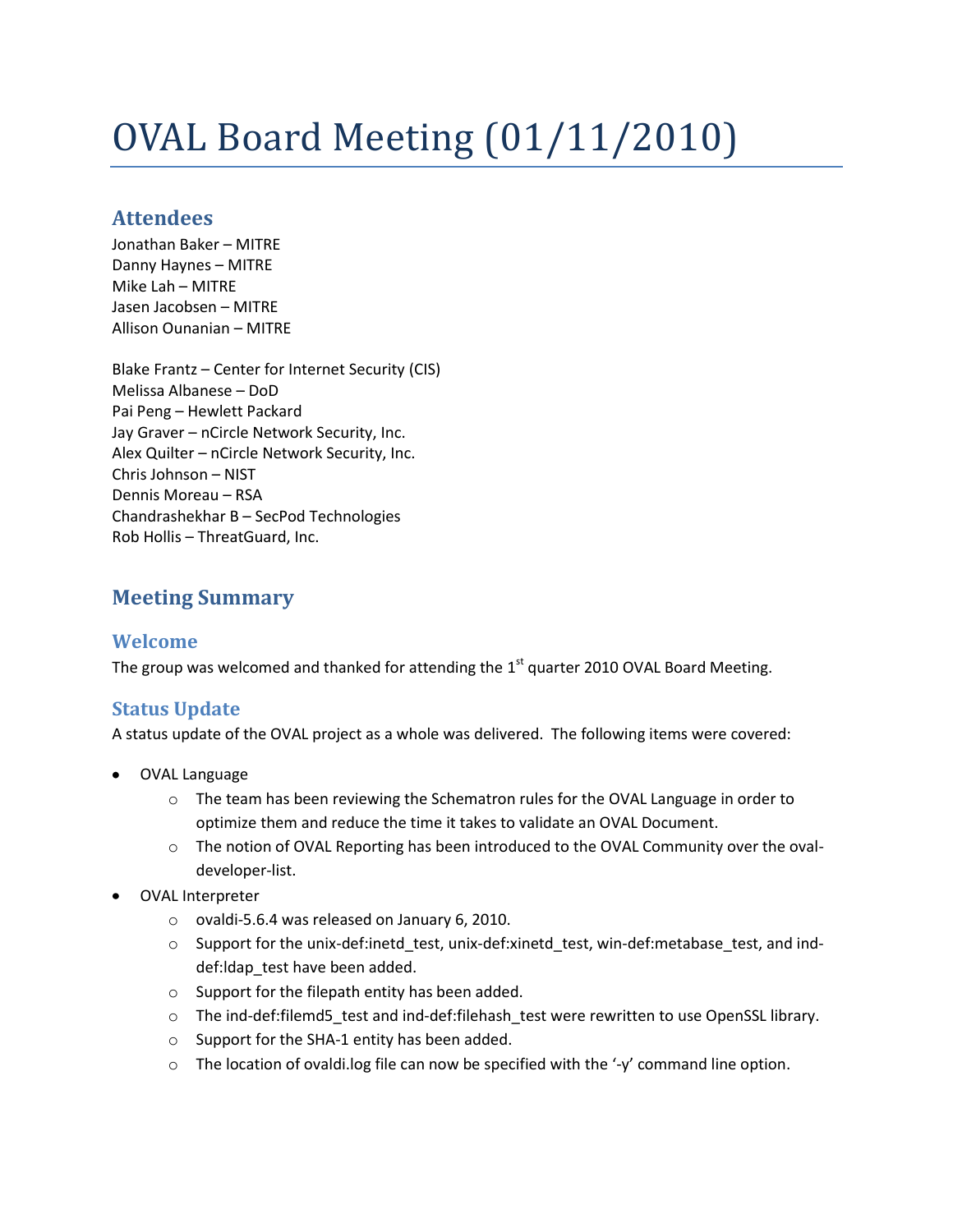- o The OVAL Interpreter now uses the OpenSSL library on Windows and the OpenSSL and OpenLDAP libraries on Linux.
- o We will begin to work on the Solaris and Mac ports.
- OVAL Repository
	- o There have been a lot of repository submissions on the oval-discussion-list.
	- $\circ$  The breadth of content is diversifying. We now have all of the Debian advisories for 2008 and 2009.
	- o The "Top Contributors" this quarter were DTCC, Gideon Technologies, Inc., Hewlett-Packard, NIST, and SecPod Technologies.
	- $\circ$  As submissions have ramped up, we have had issues handling the larger volume of content. As we move along, we will continue to improve the submission process to ensure that content is added to the OVAL Repository in a timely manner.
- Miscellaneous
	- o We are planning to go to the RSA Conference (March 1-5, 2010) and we will have the Making Security Measurable booth. We currently have no vendor coordination plans beyond the standard booth presence and we speak OVAL, CVE, etc. signs.
	- $\circ$  The OVAL website will be refreshed soon and its look and feel will be aligned with the CVE site.
	- $\circ$  We are continuing to expand the OVAL Language and along the way new use cases have arisen. Originally, the OVAL Language was used to check for a specific machine state. Now there are ideas of using it in the threat and malware detection spaces. We are excited to see that people are running with the OVAL Language and applying it to new use cases.
	- $\circ$  Melissa Albanese Currently, all of the checks in the OVAL Language are in user-land. Has anyone thought about kernel-land checks? Jon Baker – At MITRE, a research proposal is being developed for OVAL Attestation and using the OVAL on a trusted computing platform. However, we do not know about using OVAL Definitions for device drivers, but, we would be very interested in talking about it. Melissa Albanese - Are vendors looking into this area and would it be a big change? I guess that all of the OVAL checks are user-land checks.

#### **OVAL Release Timeline**

On January 8, 2010, an email was sent to the oval-board-list explaining how the timeline set back in October of 2009 is no longer reasonable. As a result, we need to re-evaluate our previous timeline. We have also noticed a surge in feature requests for the OVAL Language which is a testament to its increased operational use and the additional support of OVAL Language constructs in the OVAL Interpreter. The new timeline for Version 5.7 of the OVAL Language can be seen below.

- Planning August 28, 2009
- $\bullet$  Draft 1 February 3, 2010
- Release Candidate March 10, 2010
- Official Release April 14, 2010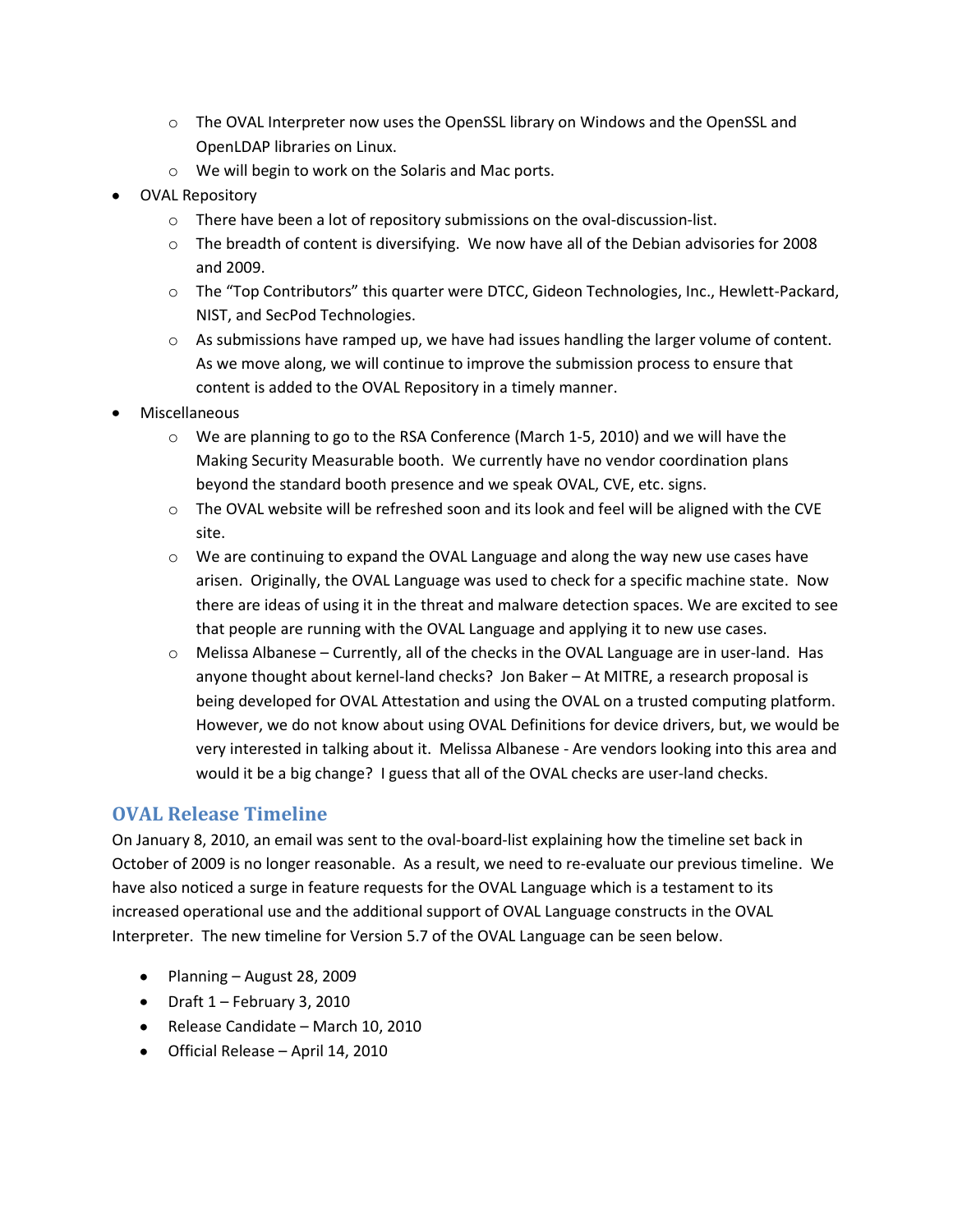The Version 5.7 release of the OVAL Language will be much smaller than Version 5.6 and will focus on correcting schema issues, clarifying documentation, and the addition of a test to examine the DNS cache on both the Windows and UNIX platforms. The timeline for Version 5.8 of the OVAL Language has also been updated and can be seen below.

- Planning Now
- Draft  $1 May 5$ , 2010
- Release Candidate July 7, 2010
- Official Release August 4, 2010

This updated timeline will provide additional time for vendors to implement the changes in Version 5.8 of the OVAL Language assuming that NIST selects it for SCAP. Jon Baker – Does this timeline seem reasonable? The OVAL Board did not express any objections to the proposed timeline and was encouraged to voice any comments that they had, or alternatively, post them to the oval-board-list.

#### **OVAL Adoption Program Update**

The OVAL Adoption Program is on the cusp of sending out invitations for OVAL Adoption Declarations. A brief overview of the program, documentation on the updated and emerging uses cases of the OVAL Language, and the mapping of these use cases to test cases in the NIST OVAL Validation Program will be provided as soon as possible. We plan to have all of the use cases completed by the end of the month. We will also release a draft of the OVAL Validation DTR, which will be limited in scope, unlike the SCAP Validation DTR. We would appreciate any feedback that you have on it. It is also very important that we get this right as a lot of procurements will depend on the OVAL Validation Program.

Rob Hollis – Will vendors have to go through a separate validation program for OVAL now? Jon Baker – The SCAP Validation Program only updates on its specified lifecycle whereas the OVAL Validation Program will advance with the language. As a result, the OVAL Language and the OVAL Validation Program may not necessarily be in sync with the SCAP Validation Program. The major advantage to this approach is that a vendor's product can be validated for support that they have added above and beyond the version of the OVAL Language specified in the SCAP Validation Program. Rob Hollis – Would OVAL Validation be done in incremental releases? Jon Baker – Yes, we would like to do this on minor releases so that vendors can keep up with the progress of the OVAL Language.

For the RSA Conference, we would like to have a complete OVAL Adoption website with the updated uses cases, the OVAL Validation DTR, and a complete list of the organizations that support the OVAL Language. We will send out a call for OVAL Adoption Declarations to the oval-board-list and make any changes necessary as a result of the diverse representation of products on the OVAL Board. We will then send out a call for OVAL Adoption Declarations, to the broader OVAL Community, on the ovaldeveloper-list. This will be followed up by sending out questionnaires to the various organizations for completion. Having a diverse collection of vendors on the OVAL website will highlight the importance of the work on their products and the OVAL Language.